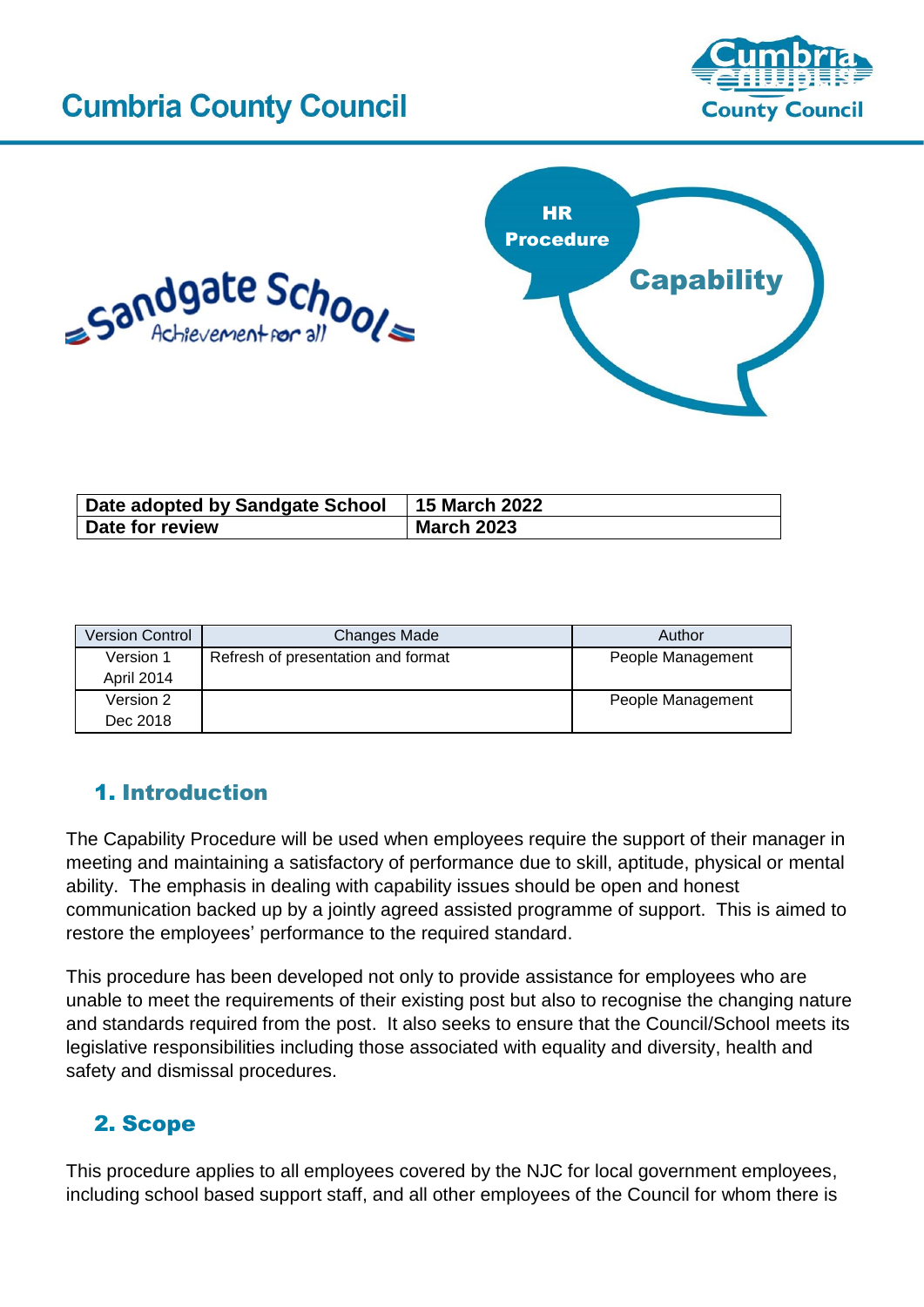no other specific procedure laid down in national or local conditions of service, or where contractual conditions specify this procedure.

This procedure does not apply to cases involving ill health or conduct issues which are covered by the Absence and Wellbeing Procedure, Harassment Procedure or the Disciplinary Procedure.

This procedure does not apply to employees whose employment is to end during or at the conclusion of a fixed term/temporary contract or a probationary period of service (where dismissal arises from unsuitability for confirmation of appointment), or those subject to redundancy.

If concerns may be due to a lack of resource rather than an individual's performance please contact People Management and your Assistant Director to discuss further if appropriate. In a School setting please discuss as appropriate with Governors and/or HR Provider.

# 3. [Principles](http://www.intouch.ccc/elibrary/Content/Intranet/536/671/5053/6001/41410105256.doc)

The Council /school seeks to achieve and maintain high standards of service delivery through its employees. In order to achieve this it has established standards and monitors performance whilst providing employees with appropriate support to meet those standards. This may include a review of the job requirements and working arrangements, counselling, training and coaching, and, in cases of sickness or medical incapacity, support from Employee Wellbeing Service / the school's chosen Occupational Health Service Provider

In dealing with cases of poor performance the Council distinguishes between:

- negligence, lack of application or attitudinal problems, where the Disciplinary Procedure is applicable
- health, where the Absence and Wellbeing Procedure is applicable
- lack of required training, or the changing nature of the job, where the Capability Procedure applies.

It would be expected that managers would meet with staff on a regular basis throughout the working relationship through supervision/one-to-ones/appraisals. This is an opportunity for both parties to raise issues and concerns which can be addressed at the earliest opportunity with support. It is also important that these opportunities are used to provide positive feedback to the employee.

There is an expectation that any difficulties would be addressed and resolved as part of the supervision/one-to-one and appraisal processes and that the Capability Procedure should only be used when such efforts have been undertaken and a more formal approach is deemed appropriate.

Should concern be raised regarding the relationship between the manager/Headteacher and employee, advice should be sought from People Management/School's HR Provider, in order to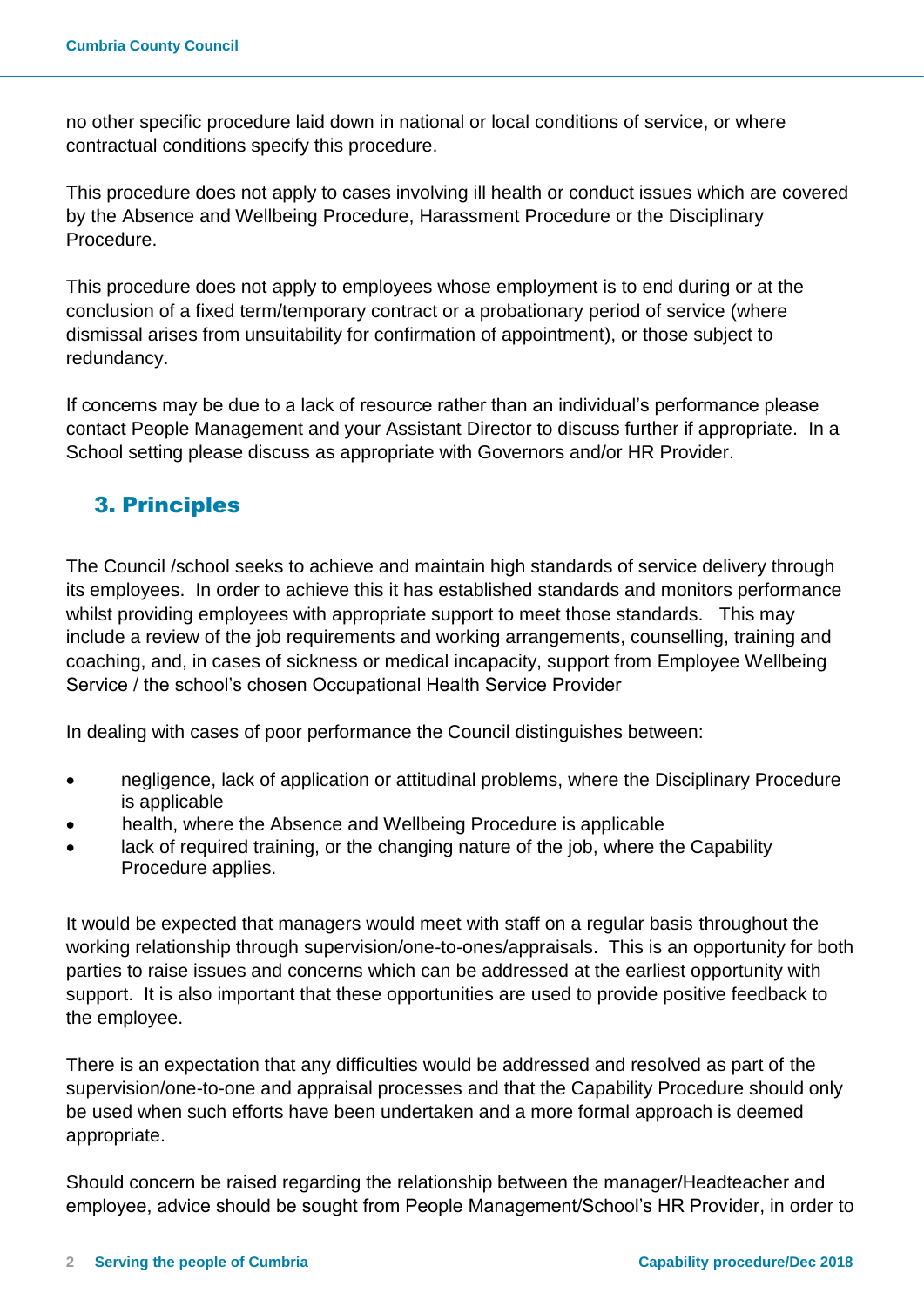ascertain if any other support is appropriate. In addition, if concerns over performance are connected to management issues, the case should be escalated to a relevant senior manager.

## 4. [Responsibilities](http://www.intouch.ccc/elibrary/Content/Intranet/536/671/5053/6001/41410105256.doc)

It is everyone's duty to ensure that acceptable levels of performance are achieved and maintained and to take steps to rectify any shortfall.

Employees are expected to:

- Notify their manager/headteacher if they are unsure of what is expected of them or having difficulty in meeting the required standards of performance
- Undertake any training, coaching, counselling or other support offered to, or requested by them, to enable them to reach the required standard.
- Attend interviews, hearings or appeals as required.
- Engage with the alternative employment process should this be an agreed outcome of the formal interview stages. Employees will be supported in securing a post via the AEP, recognising that this is a joint responsibility between employer and employee. Community and VC Schools can also seek alternative employment from CCC as the employer

Managers/Headteachers are expected to:

- Provide appropriate support to enable employees to achieve the required standard
- Set appropriate and achievable standards of performance based on the requirements of the role.
- Provide supervision and undertake regular appraisals of employees' performance in accordance with the Appraisal Procedure
- Notify employees when they do not meet the required standard and investigate the causes
- Review the requirements of the post and consider whether more flexible working arrangements could be applied without detriment to the service level required
- Arrange meetings, hearings and appeals as required under the procedure
- Ensure that accurate records are maintained and secured in the employee's file.
- Maintain confidentiality
- Notify the employee of their right to be accompanied and encourage this
- Liaise with People Management/School's HR Provider to support the employee in securing a post via the AEP at the appropriate stage.
- Provide suitable learning and development opportunities to enable employees to perform their duties to the required standard
- Inform the employee that the Capability procedure may result in dismissal

People Management/HR providers are expected to:

- Advise managers/Headteachers on all aspects of this procedure
- Support managers/Headteachers in dealing with individual cases
- Monitor the application of the procedure to ensure that it is compliant with the Equality and Diversity Procedure and associated legislative requirements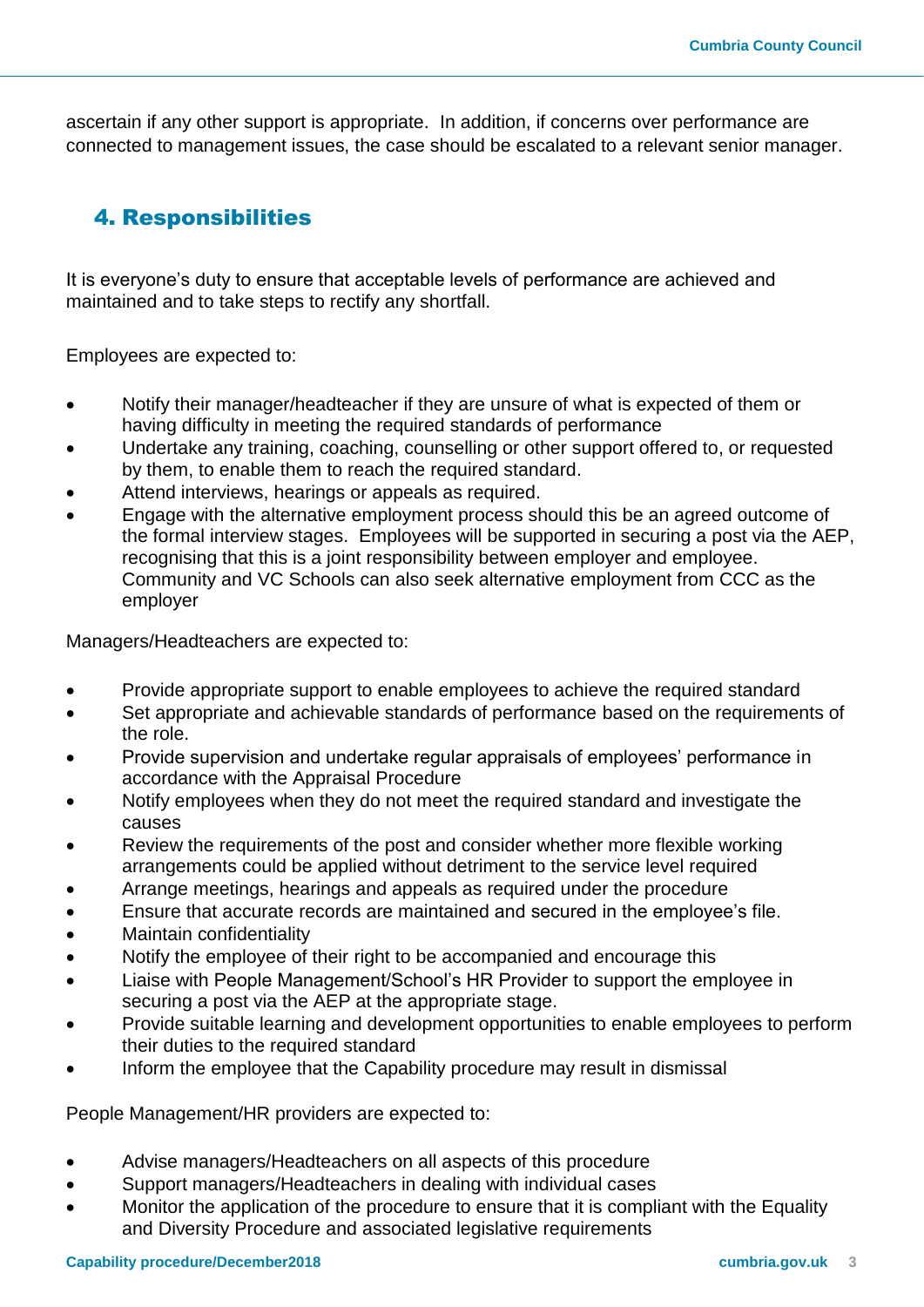People Management will review the procedure to meet the requirements of new legislation and operational needs.

### 5. [Process](http://www.intouch.ccc/elibrary/Content/Intranet/536/671/5053/6001/41410105256.doc)

5.1 Informal capability meeting

When the employee's manager/Headteacher recognises that the employee's performance is unacceptable he/she will hold an informal capability meeting with the employee to try to establish the reason(s). The employee may be accompanied at this meeting by a co-worker or trade union representative if he or she wishes and be given 5 working days' notice of this meeting, clearly stating that it is a meeting under the Capability procedure of which a copy must accompany the letter.

The manager/Headteacher should consider the following actions:

- 1. Ascertain if there are any specific reasons/problems behind the poor performance.
- 2. Review the standards of the post if they are not reasonably attainable.
- 3. Explain any new standards and provide help and retraining if the employee's problems arise from a change in the role or standards required in the post.
- 4. Provide counselling and support where the employee's problems relate to his or her personal life.
- 5. Provide additional support in the form of training, retraining or coaching.
- 6. Seek medical advice and referral to occupational health, as detailed in the Absence and Wellbeing Procedure if the poor performance is related to the employee's state of health.
- 7. Consider the provision of reasonable adjustments in accordance with the requirements of the Equality Act 2010.
- 8. Invoke the Alcohol and Substance Use Procedure if the poor performance appears to be related to alcohol or drug issues.
- 9. Invoke the Disciplinary Procedure if the employee's poor performance appears to be for reasons of conduct.

As a result of this meeting the manager/Headteacher may need to gather further information to determine which procedure is appropriate. **If, during the course of following the actions outlined in 1 to 8 above a manager/Headteacher realises that the capability procedure is unsuitable for the issues discussed, they must notify all concerned and adopt the appropriate one.**

If the reason for poor performance is for any of the reasons 1 to 4 above the employee will be provided with relevant support and their performance will be monitored by the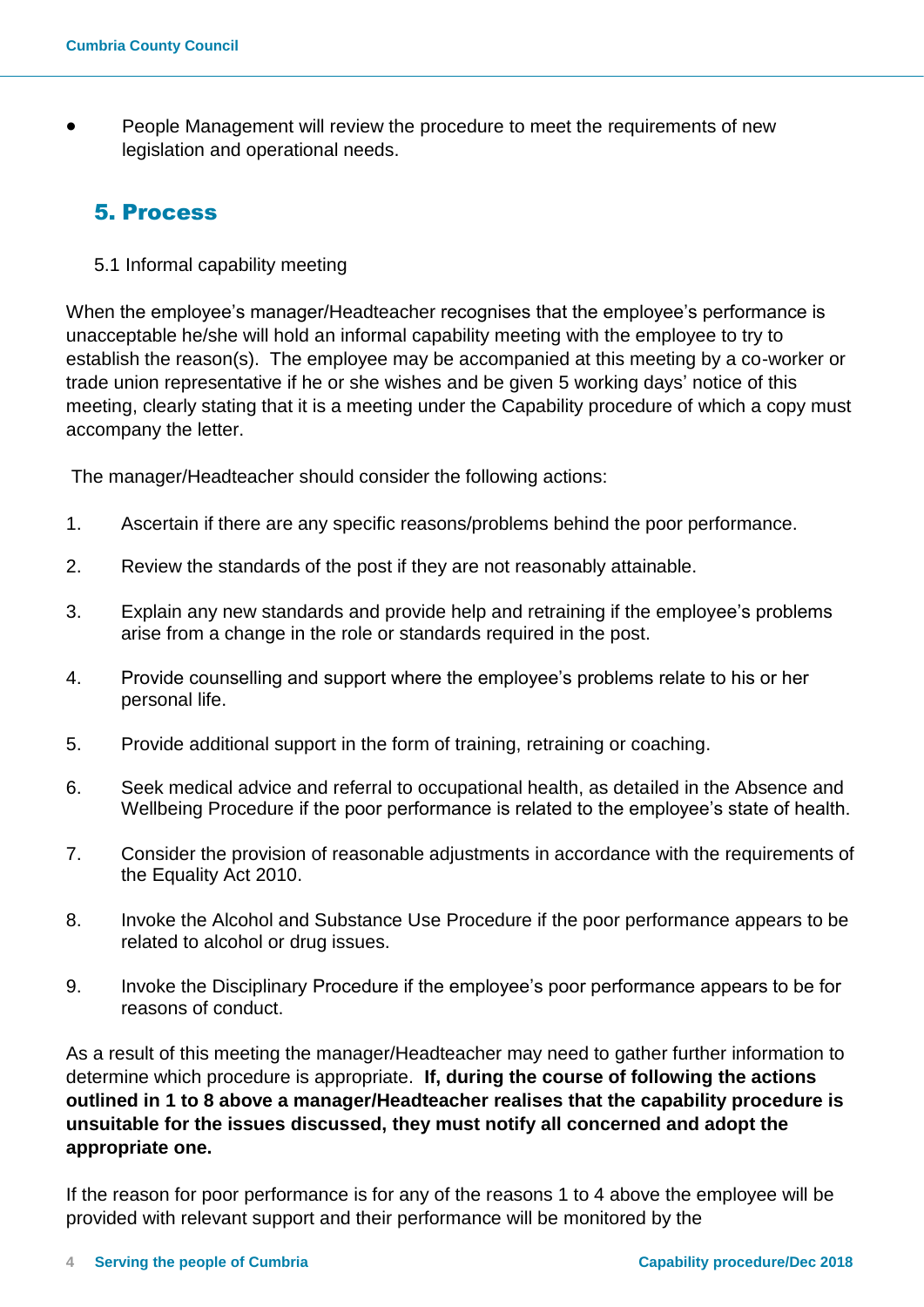manager/Headteacher for an appropriate period of time. The circumstances of each case will be different and an appropriate timescale will be agreed with the employee and their representative at this meeting. This will usually be six to eight weeks however this may be amended if required. Managers/Headteachers should seek advice from People Management/School's HR Provider at the earliest opportunity

Employees should be provided with an action plan (CA1) containing details of the levels of performance required. This must be evidential and linked to specific required outcomes that can be measured in relation to the employees' job specification and role profile. The plan must also detail the support that will be provided to assist them in achieving this in the required timescales, for example training/support/mentoring.

This should form part of the above discussion and the employee should be given the opportunity to provide input into the action plan, including any support they feel may assist them. (refer to appendix for template action plan) The action plan must be agreed and any support employees feel may assist them must be recorded, considered and if not provided, an explanation must be given.

The targets set should be SMART – Specific, Measurable, Achievable, Realistic, Time constrained. If the manager/Headteacher requires any further guidance on appropriate targets/measures they should contact People Management/School's HR Provider for further guidance.

Details of the action plan and the discussion that has taken place with the employee will be recorded in writing as an advisory note that improvement is required (CA2). A copy of this will be provided to the employee and his or her representative.

Normal supervision/one-to-ones will continue throughout the duration of the action plan in order to ensure that the employee feels supported and receives timely feedback in relation to their role. Should appraisal targets require any adjustments in line with the action plan and support provided, this should be amended where appropriate

If the action plan is completed successfully the employee will be informed of this and the importance of maintaining the required standard of performance.

If there is some improvement that the Manager/Headteacher feels would benefit from an extension to the monitoring period this can be implemented with agreement from the employee. A minimum period for this is two weeks, however the agreed timescale will depend on the individual circumstances of the case. Managers/Headteachers should seek further advice from People Management/Schools HR Provider.

If there is no significant improvement in the employee's performance (as determined by progress made against the targets set on the agreed action plan) the manager/Headteacher will arrange a formal interview with the employee to review the situation. The employee must have five working days' notice of this meeting. The manager/Headteacher will inform the employee, in writing, of the expected standards of performance, where these are not being met and notify him/her of their right to be accompanied by a co-worker or trade union representative at the meeting (CA3).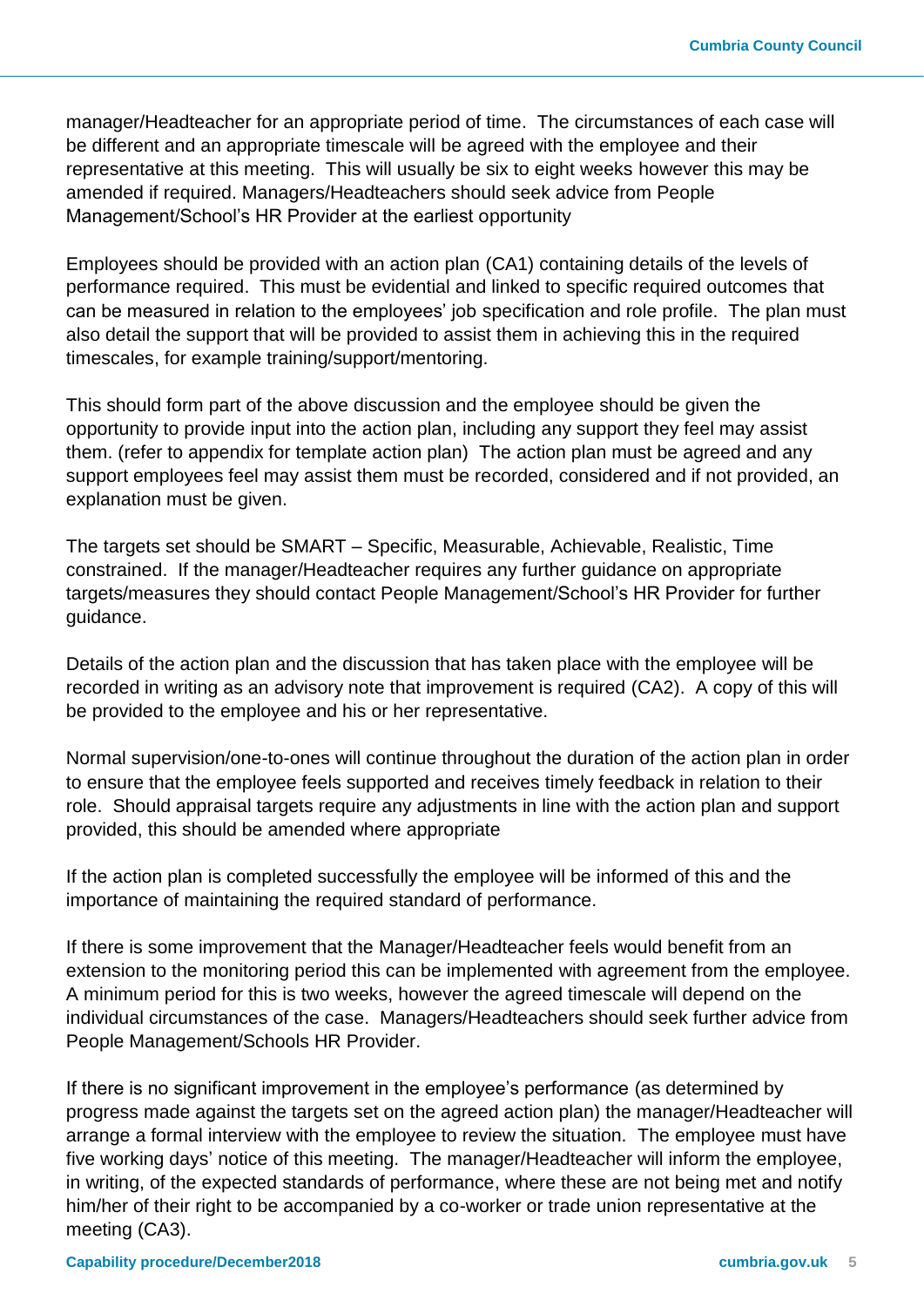It is recognised that this may be a difficult time for the employee therefore the appropriate referral should be made to Occupational Health /school Occupational health service if required at any time during this process.

### **5.2 Formal Interviews**

At the formal interview the employee will be given the right to be accompanied by a trade union representative or co-worker, and the manager/Headteacher will seek to:

- $\triangleright$  Explain clearly the shortfall between the employee's performance and the required standard
- $\triangleright$  Identify the cause or causes of the poor performance and to determine what, if any, remedial action e.g. training, support, can be given
- $\triangleright$  Obtain the employee's commitment to reaching the standard by setting realistic targets
- $\triangleright$  Inform the employee what will happen if that standard is not met and that dismissal may be an outcome
- $\triangleright$  Set a reasonable period for the employee to reach the standard and agree on the operation of a monitoring system during that period, usually six weeks

### First Formal Interview

A first formal capability warning will be issued in writing and will remain on file for 12 months. The employee has the right to appeal against this within 5 working days of receipt.

This and the outcome of this interview will be recorded in writing and a copy of this and the agreed action plan will be given to the employee (CA4). With the employee's permission, a copy will also be sent to their representative should they have one. Again, targets must be SMART and follow the guidance given in Section 5.1.

If the employee believes he/she is unable to meet the standard required, despite the assistance provided, redeployment, a reduction in hours or other alternative arrangements may be considered by the manager/Headteacher in liaison with the employee, his/her representative and People Management/School's HR provider.

#### Second Formal Interview

At the end of the review period a further formal interview will be held between the employee and his/her manager/Headteacher and co-worker or trade union representative.

At this interview: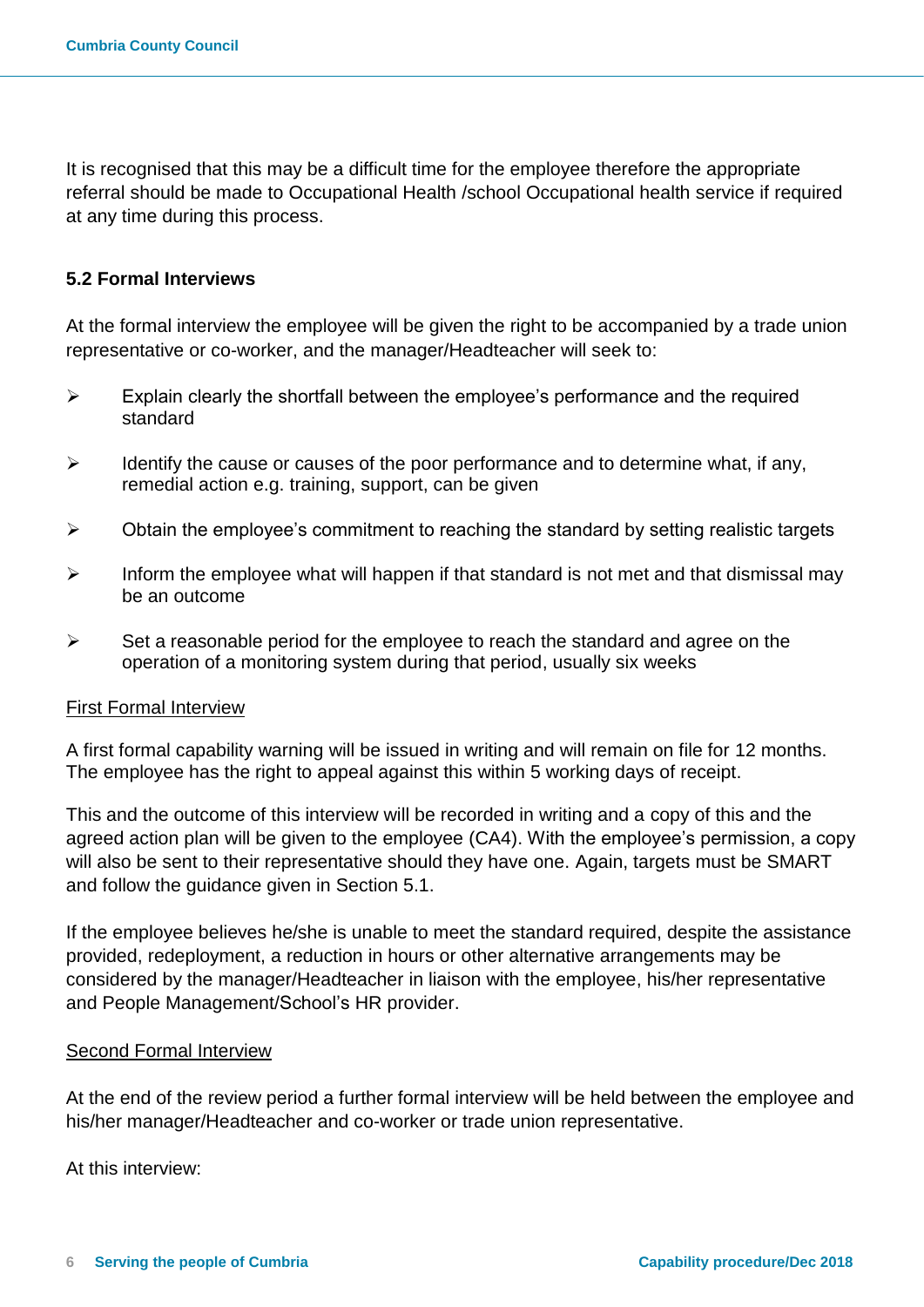- If the required improvement has been made the employee will be informed and encouraged to maintain the improvement. The employee's performance will be monitored and further formal review meetings will be arranged as agreed.
- If there is some improvement that the Manager/Headteacher feels would benefit from an extension to the monitoring period this can be implemented with agreement from the employee. A minimum timescale for this is two weeks, however the agreed timescale will depend on the individual circumstances of the case. Again, Managers/Headteachers should seek further advice from People Management/Schools HR Provider.
- If there has been no measurable improvement, the employee's manager/Headteacher will explain to him/her that they have failed to improve. At this point a final capability warning will be issued and will remain on file for 18 months (CA4). The steps set out in section 5.1 should be followed for a final monitoring period with action plan. The employee has the right to appeal against this within 5 working days of receipt.
- If, at the end of the final monitoring period, there is no measurable improvement against the final action plan the employee will be subject to the Capability Dismissal Procedure. In addition, the employee will also be eligible for alternative employment support and registered on the AEP.
- In a school based setting the Headteacher should in the first instance give consideration to any available positions within the school which would provide suitable alternative employment. For Community and Voluntary Controlled Schools only, the Headteacher should make contact with the local authority for access to the Alternative Employment Scheme and the council's job search support programme. For alternative posts identified, the employee will be able to have a trial period. If, following this, the new post is not suitable the employee will revert back to their original post and continue to access the Alternative Employment Scheme.

### **5.3 Capability Dismissal Procedure**

The manager/Headteacher must write to the employee confirming the circumstances that are leading to potential dismissal and inviting them to a meeting to discuss the matter and advising them of their right to be accompanied by a trade union representative or work colleague. The employee will be notified of the meeting as soon as possible but must be given not less than five working days' notice in writing of the date, time and place of the meeting.

The manager/Headteacher will notify a senior manager in another service, who will conduct the meeting.

In a school based setting a dismissal due to capability will be dealt with by the Headteacher where Governors have delegated the power to dismiss.

If an employee first reports sick on the day of the meeting and the employee informs the council/school they are unfit to attend, the meeting will usually have to be postponed.

The matter may need to be referred to the Employee Wellbeing Service/School Occupational Health service Provider to obtain advice on their condition/fitness.